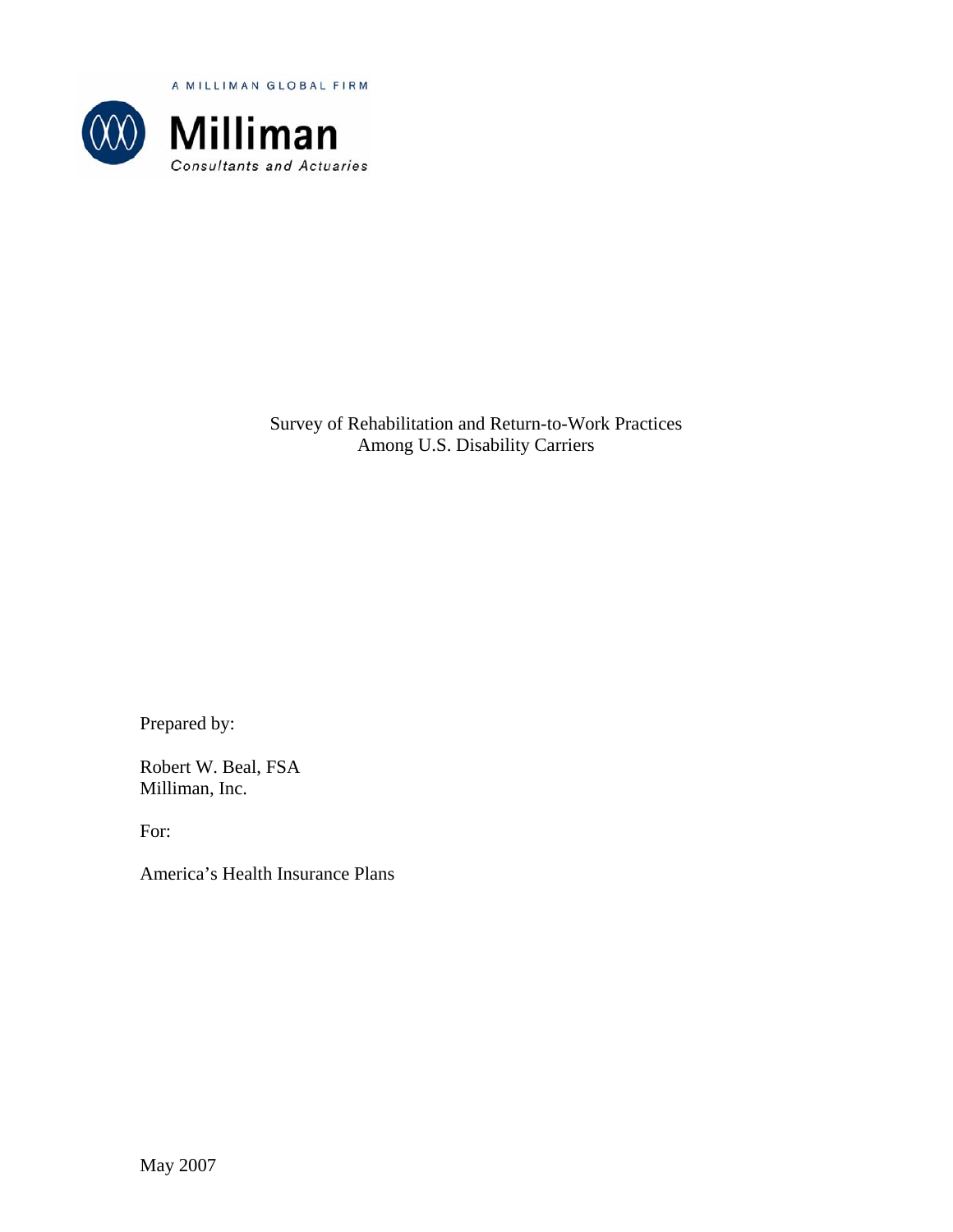## **Executive Summary**

The following are key findings of the survey:

- Rehabilitation and RTW programs provide important benefits to employers and to disabled employees. The rehabilitation and RTW programs offered by disability insurers very often play the key role in returning disabled employees to productivity and financial independence.
- For reporting insurers, RTW closures represented 29% of all claim closures in 2005 and 42% of all closures excluding claims closed due to death or the end of the maximum benefit period.
- The participating companies reported annual budgets dedicated to RTW and rehabilitation that range from \$450,000 to over \$10 million.
- On average, participating LTD carriers spent \$3,200 on each disabled employee receiving rehabilitation and RTW services. The range of disability insurer investment extended as high as \$7,600 per return-to-work client.
- Rehabilitation and RTW programs offer a wide range of services to disabled employees, including:
	- o Medical case management,
	- o Vocational and employment assessment,
	- o Worksite modification,
	- o Purchasing adaptive equipment,
	- o Business and financial planning,
	- o Retraining for a new occupation, and
	- o Education expenses.
- A number of provisions in disability insurance policies play a role in supporting claimant rehabilitation and RTW. Such provisions include:
	- o work incentive benefits,
	- o rehabilitation benefits,
	- o workplace accommodation benefits, and
	- o child or dependent care benefits during rehabilitation.

## **Introduction**

Disability insurance provides financial protection for workers who become disabled and are unable to perform their occupations. It is beneficial to both disabled employees and their employers to have their employees return to work as soon as they are able to do so. For disabled employees, benefits are typically 60% to 66 2/3% of their pre-disability income. For employers, an employee's indefinite absence due to a disability involves the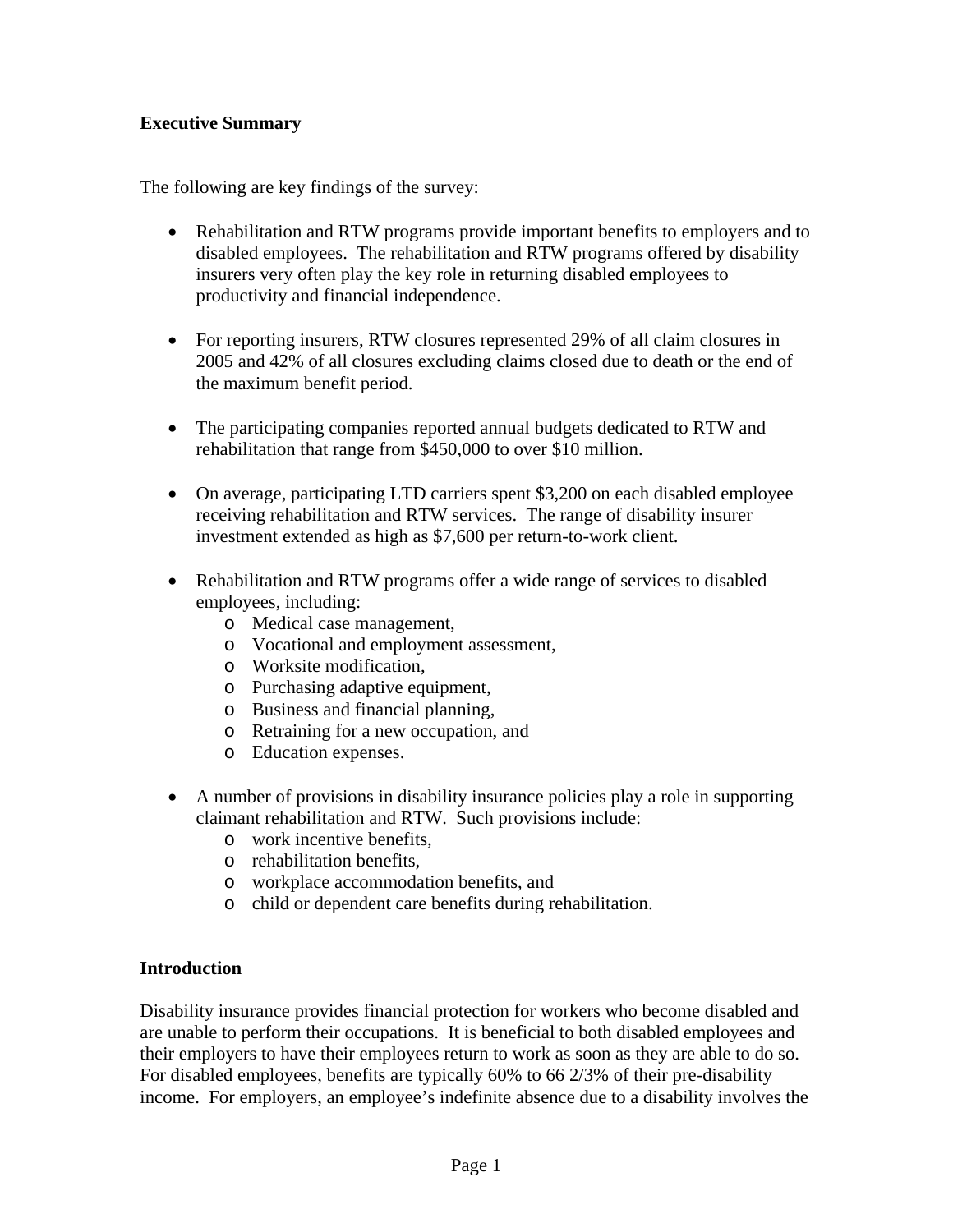loss of productivity and the extra cost of training a new employee. In addition, the disabled employee often has on-the-job knowledge that may take a new employee many years to acquire.

Many employees who receive disability benefits subsequently recover and return to work. Frequently, the cause of disablement is successfully treated with appropriate medical care, and the employees are able to return to their jobs with no additional assistance. However, for some claimants, the nature of their disability is severe enough to require extra support to facilitate their return.

In the late 1970's, several large group LTD carriers introduced formal programs with the objective of identifying claimants who could benefit from special support services that would facilitate their return to work. These programs were staffed with credentialed professionals trained in rehabilitation and counseling and offer a range of medical, psychological, and vocational services designed to assist the disabled employee return to work.

The popularity of these programs has grown among group LTD carriers. Our survey confirmed that most now offer rehabilitation and RTW programs, which provide a range of services to disabled employees such as:

- Medical case management,
- Vocational and employment assessment,
- Worksite modification.
- Purchasing adaptive equipment,
- Business and financial planning,
- Retraining for a new occupation, and
- Education expenses.

Disability carriers are in a unique position to provide this support. In order to pay disability benefits, they develop a thorough understanding of the claimants' medical conditions and the limitations they create in preventing the claimants from fully performing their occupations.

On behalf of America's Health Insurance Plans (AHIP), Milliman conducted a written and telephone survey of group disability carriers regarding their rehabilitation and returnto-work (RTW) practices. Despite extensive disability insurer investment in rehabilitation and RTW efforts – and the importance of RTW to employees and employers – these efforts receive little public attention. This survey was intended to help quantify disability insurance carrier investment in rehabilitation and RTW; identify key industry practices that support return to work; and highlight the factors that are the most crucial to successful return to work.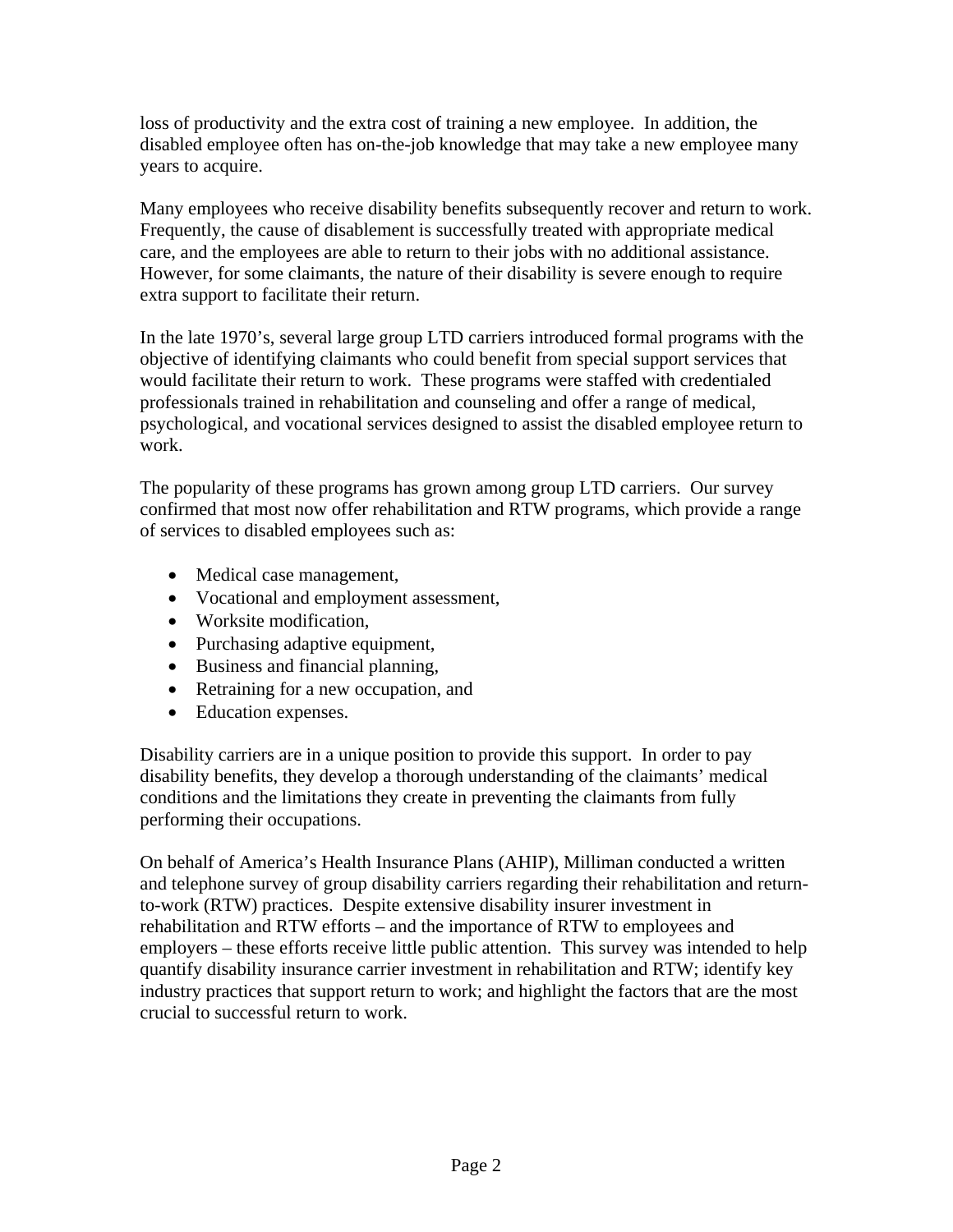Ten group disability carriers, representing 60% of the 12/31/2004 long-term disability  $(LTD)$  premium in force<sup>[1](#page-3-0)</sup>, were surveyed. A list of the participating group disability carriers is provided in Appendix A. The focus of the survey is primarily LTD plans, although many carriers apply practices in short-term disability (STD) plans, particularly when the STD coverage is followed by LTD coverage. Many individual disability carriers also offer return-to-work rehabilitation programs.

We have relied upon the responses and data provided by the disability carriers participating in the survey. We did not audit or independently verify the survey responses, except that we did review the responses for reasonableness and consistency. To the extent that any of the data or other information supplied was incorrect or inaccurate, the results of our analysis could be affected. Milliman does not intend to benefit any third party recipient of its work product.

# **The Definition of Disability**

LTD contracts specify the definition of disability that covered employees must satisfy in order to receive disability benefits. Definitions of disability may vary among disability carriers, and each carrier may offer a variety of definitions to employers. However, a typical requirement during the "own occupation" period, which is often 24 months following the elimination period, is that the employee must be unable to perform most of the material and substantial duties of his or her own occupation and is unable to earn more than a specified percent (e.g., 80%) of his or her pre-disability income due to an accident or sickness. After the own occupation period, the definition of disability typically changes to an "any occupation" definition. That is, the claimant continues to be eligible for disability benefits if he or she is unable to perform the material and substantial duties of any occupation for which the claimant is or may reasonably become qualified based on education, training, or experience.

The definition of disability typically allows the disabled employee to work part-time and still receive benefits, if the employee is able to perform some but not all of the material and substantial duties of the occupation (or for not as long as usual) due to the accident or sickness. In these situations, the disability benefits are reduced by earned income by various formulas offered by the disability carrier. However, the combined disability benefit and earned income are generally greater than if the employee remained totally disabled.

## **The Value of Rehabilitation and RTW Programs**

Rehabilitation and RTW programs provide important benefits to employers and disabled employees. Employers' productivity improves when disabled employees are able to return to their occupations. Disabled employees, who are motivated to work but unable to do so because of the limitations of their disabilities, may lead productive lives once again through the assistance offered by the trained staff of these programs.

 $\overline{a}$ 

<span id="page-3-0"></span><sup>&</sup>lt;sup>1</sup> Based on the JHA 2005 U.S. Group Disability Market Survey.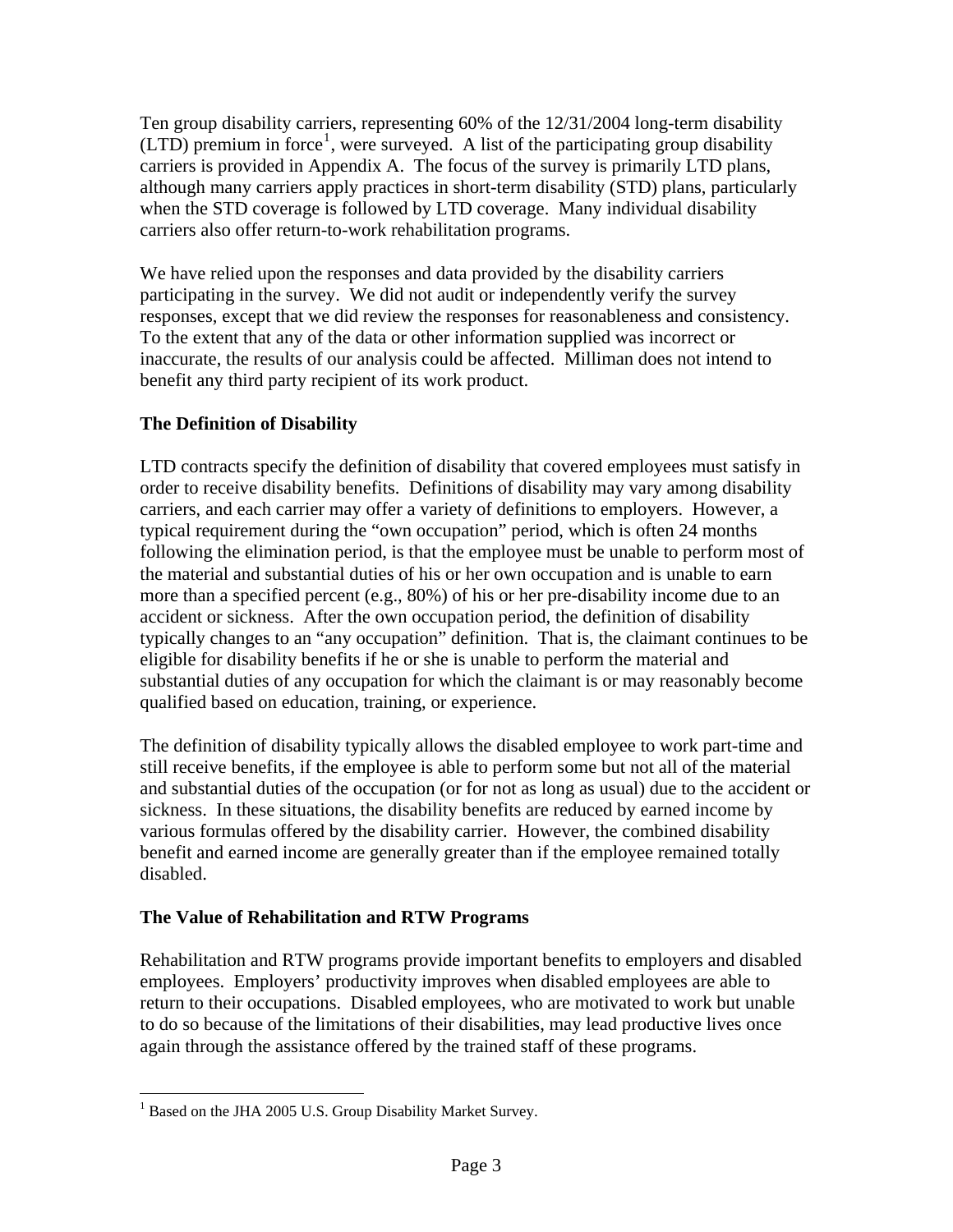Appendix B summarizes representative examples of successful return-to-work through insurer rehabilitation and RTW programs.

## **Likelihood of Return to Work**

Claims close and disability benefits cease for a number of reasons. The primary reasons include death, recovery, and end of maximum benefit period. Of the companies participating in the survey, six were able to separate their total 2005 LTD claim closures (including both approved and unapproved claims) into these categories. RTW closures represented 29% of all claim closures in 2005 for these six companies and 42% of all closures excluding deaths and claims reaching the end of their maximum benefit periods.

## **The Investment and Return in Rehabilitation and RTW Services**

Effective rehabilitation and RTW programs require upfront and ongoing investments of time and resources from both disability carriers and employers. Disability carriers must hire professionals with the appropriate backgrounds who can deliver valuable services to claimants directed toward assisting their return to work. They must integrate these resources into their claim management teams and be willing to pay for the necessary outside resources in support of these objectives.

The participating companies reported annual budgets dedicated to RTW and rehabilitation that range from \$450,000 to over \$10 million. These budgets depend on the size of each company's claim block as well as on the types of services they provide. Seven of the participating disability carriers provided information regarding their average cost for rehabilitation and RTW services in 2005 per client (i.e., disabled employee receiving rehabilitation and RTW services). These results are summarized in Table 1.

| Table 1<br>Average Rehabilitation and RTW Cost Per Client<br>For 7 Participating Companies |                            |  |
|--------------------------------------------------------------------------------------------|----------------------------|--|
| Company                                                                                    | Average Cost<br>Per Client |  |
| A                                                                                          | \$4,000                    |  |
| В                                                                                          | \$5,200                    |  |
| C                                                                                          | \$475                      |  |
| D                                                                                          | \$3,000                    |  |
| E                                                                                          | \$1,200                    |  |
| F                                                                                          | \$7,600                    |  |
| G                                                                                          | \$1,200                    |  |
| Average                                                                                    | \$3,200                    |  |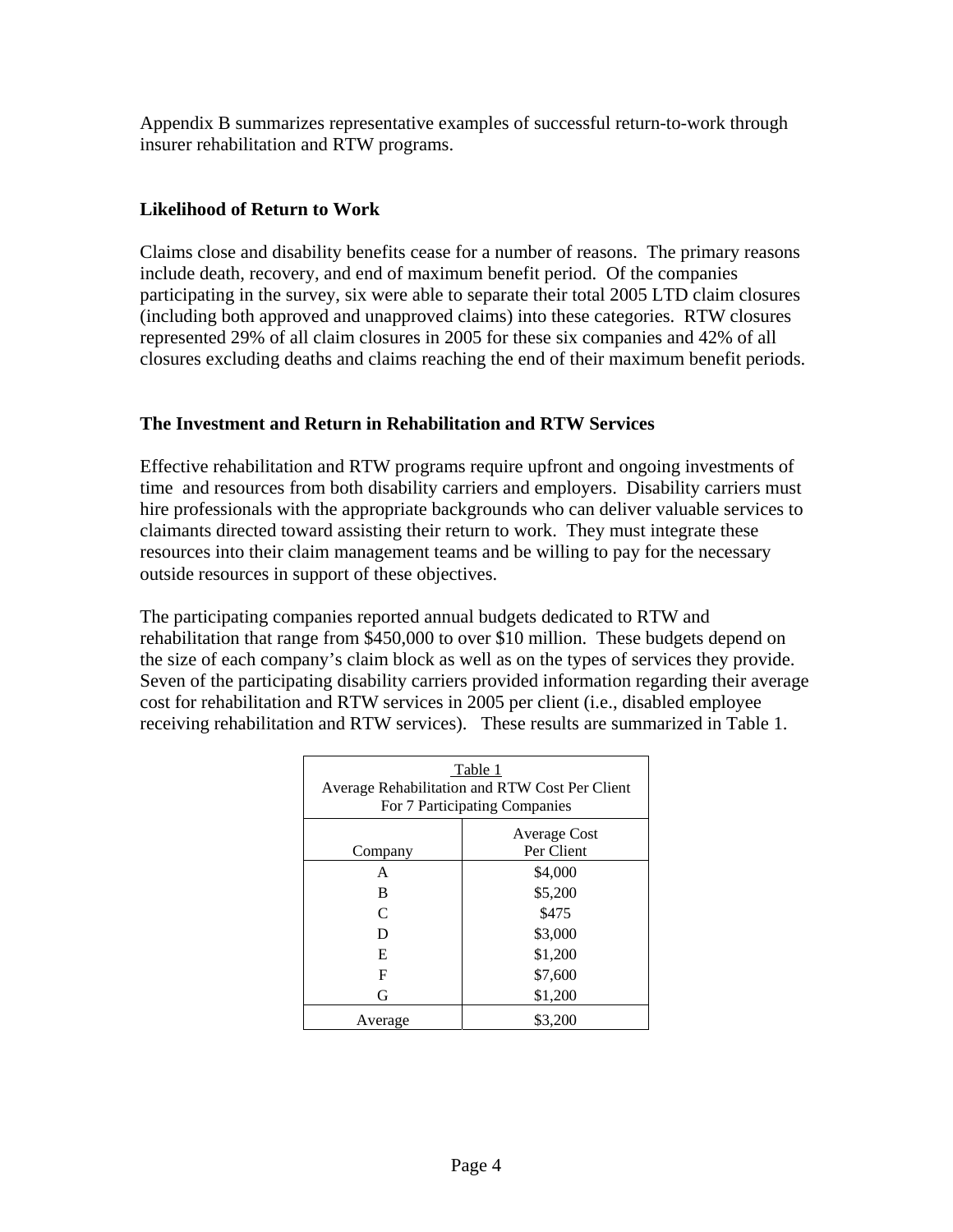The reported rehabilitation and RTW costs per client ranged from \$475 to \$7,600 with an overall average of \$3,200. The outlay for rehabilitation and RTW services per client is significant.

Employers invest in rehabilitation and RTW programs that coordinate with the efforts of the disability carriers by developing a corporate culture that supports continued productivity and guides employees and management, creating a flexible work site that allows for continued productivity as temporary work restrictions and limitations arise, and assigning specific accountability for RTW planning within the management of the organization.

Measuring the investment as well as the return associated with rehabilitation and RTW programs can be a daunting task because much of the investment and benefits do not lend themselves to precise quantification. Some disability carriers have attempted to calculate the ROI from their RTW programs. Research and analysis conducted at one company<sup>[2](#page-5-0)</sup> found the following outcomes resulting from the application of a well defined RTW RTW program:

A 7:1 ROI with the application of a transitional work program.

A 25% to 30% reduction in lost work days per claim.

A 40% to 60% reduction in short term disability claims that go on long term disability.

A 20% to 25% reduction in repeat short term disability claims.

A 35% reduction in lost work days on work related lost time claims.

A 40% reduction in healthcare costs for individuals on short term disability.

Although this research was directed primarily to the impact of rehabilitation and RTW programs on STD results, many of these results can be extended to LTD.

## **RTW and Rehabilitation Programs Among Group Disability Carriers**

All ten group disability companies participating in the survey have formal rehabilitation and RTW and programs. These programs typically include the following components:

- 1. Rehabilitation and vocational counselors
- 2. Rehabilitation and vocational services
- 3. External vendors

 $\overline{a}$ 

4. Contractual policy provisions supporting the RTW and rehabilitation efforts

<span id="page-5-0"></span> $2$  Unum under the guidance of Ken Mitchell, Ph.D., Vice President for Return to Work.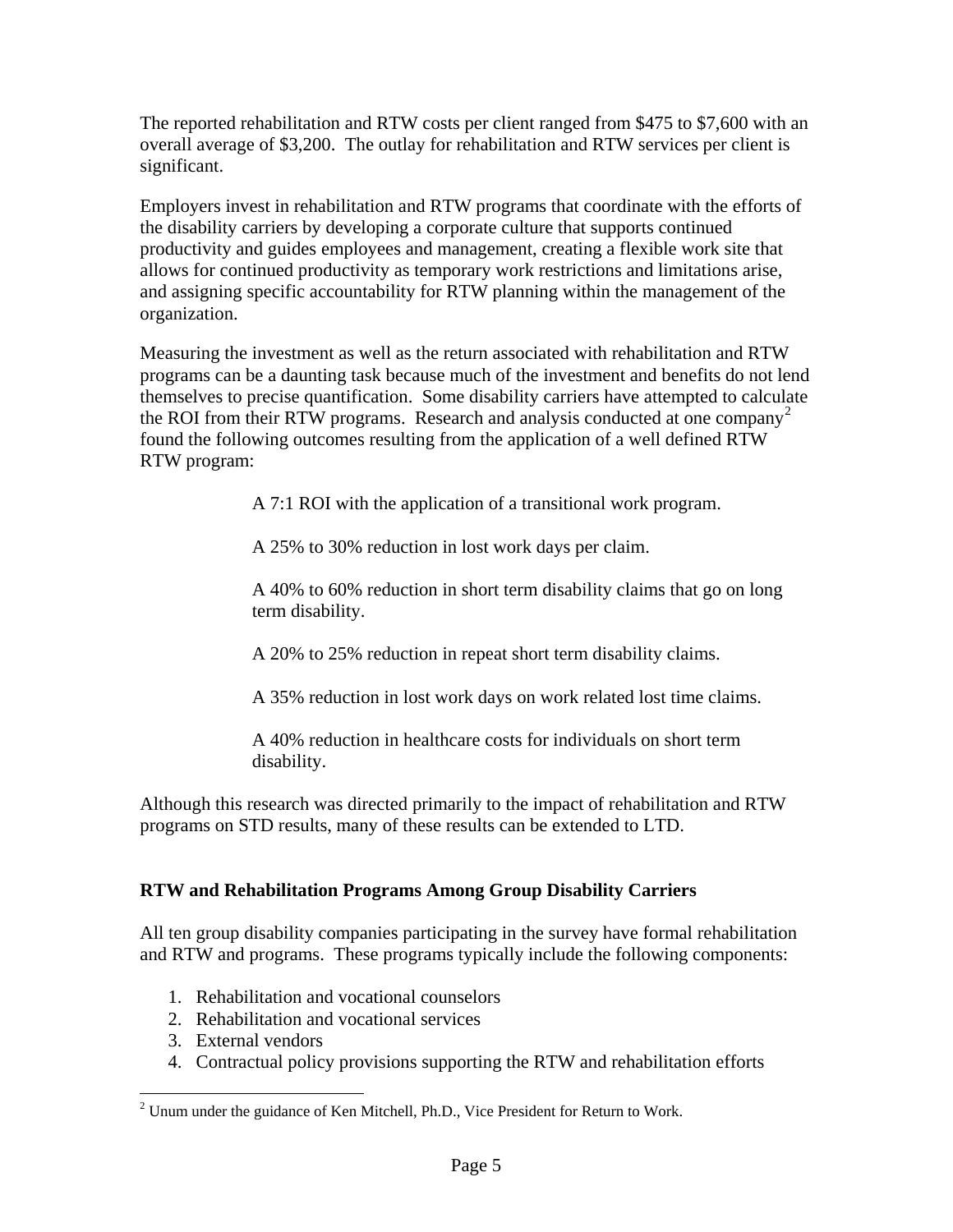- 5. Early intervention
- 6. Employer partnerships.

## Rehabilitation and Vocational Counselors

These staff members are trained in rehabilitation and vocational counseling. Counselors have often earned a Masters degree in vocational counseling or earned professional credentials such as Certified Rehabilitation Counselor (CRC) and Certified Case Manager (CCM). Personnel with nurse training are also common.

## Rehabilitation and Vocational Services

These programs typically provide the following services:

- Medical case management, including the coordination of medical services;
- Vocational and employment assessment;
- Worksite modification;
- Purchasing adaptive equipment;
- Business and financial planning;
- Retraining for a new occupation;
- Education expenses.

The first objective of the disability carriers is to facilitate the claimants' return to their own occupations with their employers. Given the functional capacity of the employees, this may require disability insurance carriers to work with employers to provide worksite modifications or purchase of adaptive equipment. It may also involve bringing the employees back on a part-time basis and increasing their hours over time. Employer cooperation is critical at this step.

If the employee is unable to perform his or her previous occupation, for example, due to the physical demands of that work, and worksite modification is not a reasonable option, then the disability carrier may work with the employer and employee to find other comparable work with the employer.

If returning to the current employer or the current occupation is not a feasible option, the disability carrier may provide financial assistance to the employee for retraining or education in a new occupation. If the disabled employee has the potential to move to a different occupation, education and retraining can be key factors in a successful transition for the employee. Disability carriers provide additional support by performing labor market surveys, identifying work opportunities, and teaching employment skills such as interviewing and resume writing.

## External Vendors

All ten participating carriers utilize external vendors, in addition to their home office staffs, to provide some of these services. Some of these vendors provide vocational case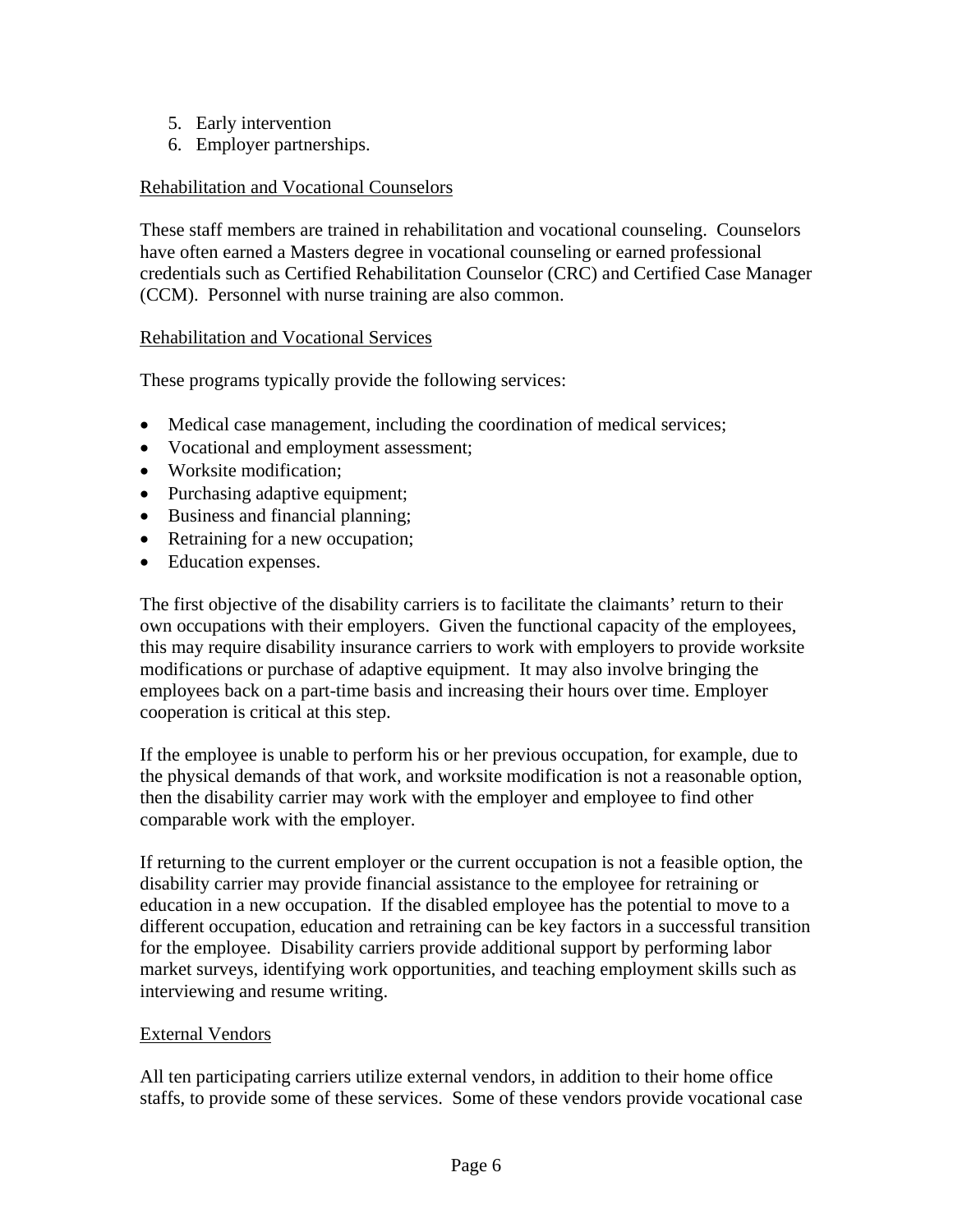management to claimants at their homes or places of employment. Some companies use executive placement firms to assist claimants who are pursuing other occupations or to perform labor market surveys. Some companies hire ergonomic experts to design office equipment that will allow a claimant to return to work. Nurse case managers are used by some carriers as intermediaries between the disability carrier and the attending physician to ensure that the medical treatment is appropriate for the condition causing the disability and is designed to return the employee to work.

#### Contractual Policy Provisions

Group disability contracts may offer a variety of provisions or benefits intended to assist and encourage claimants to return to work as soon as they are able, including the following:

*1. Work incentive benefit* 

During the first 12 months that the claimant returns to work during a disability, disability income benefits will be reduced by earned income only to the extent that the combined benefit and earned income exceed 100% of the pre-disability income.

*2. Rehabilitation services* 

A claimant may qualify to participate in a rehabilitation program. The disability carrier will work with the employee, employer, and the employee's attending physician to develop an individualized rehabilitation program intended to assist the employee to return to work. The disability carrier will pay a reasonable portion, if not all, of the expenses.

*3. Child-care and dependent care while in rehabilitation* 

This benefit will provide an additional benefit while the claimant is in a qualified rehabilitation program to cover child-care and dependent care.

*4. An increase in benefits (e.g.,5%) while in a qualified rehabilitation program and before returning to work* 

To encourage a claimant to participate in a rehabilitation plan, the benefit will be increased once he or she begins the rehabilitation plan and prior to returning to work.

*5. Workplace accommodation benefit* 

The company will reimburse an employer or the employee for expenses incurred to modify the workplace to allow the employee to return to work, subject to a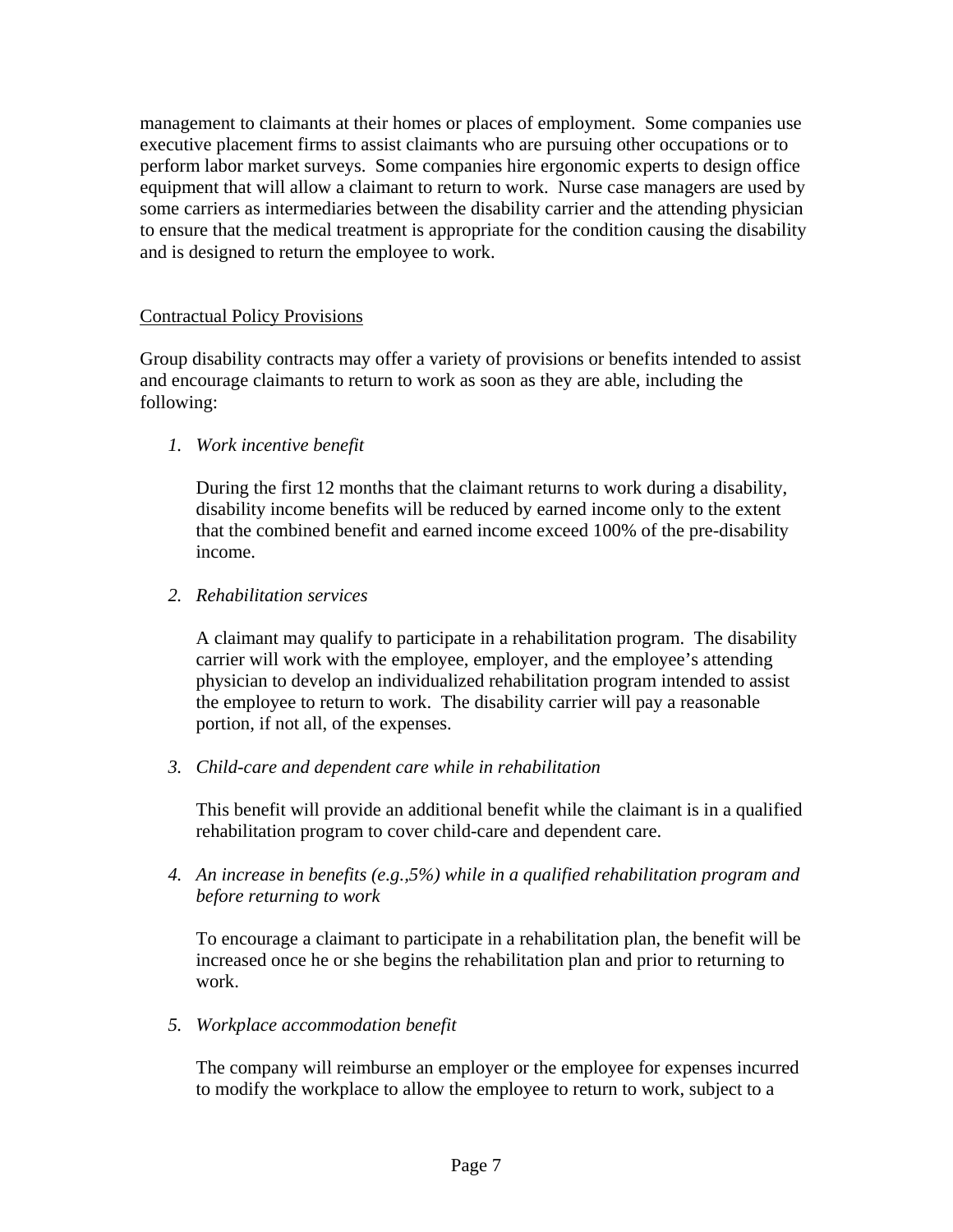maximum dollar amount specified in the LTD plan. Expenses may include the cost of tools, equipment, furniture, or any other changes to the worksite or environment that the company agrees will allow the disabled employee to return to work.

#### *6. Pre-disability intervention services*

The company may offer to pay reasonable work accommodation benefits to the employer in the case of an employee who is currently working but who has a medical condition that may likely lead to his or her inability to perform the important duties if the occupation.

#### *7. Mandatory participation in a rehabilitation plan*

The company may require a disabled employee to participate in an individualized rehabilitation plan at the expense of the company. If the employee refuses to participate in the plan or does not comply with it, without good cause, all benefits will cease to be payable, where "good cause" means a medical reason that prevents implementation of the rehabilitation plan.

A disability carrier may not offer all of the above benefits or provisions. The work incentives and rehabilitation services benefits are generally standard in most LTD contracts today. Of the ten companies participating in the survey, seven include the mandatory participation in a rehabilitation plan provision in their standard LTD contracts. The others may offer this provision if an employer requests it.

#### Early Intervention

 $\overline{a}$ 

Early intervention means identifying appropriate candidates for participation in rehabilitation plans as early as possible during their disablement. Table 2 shows the distribution of expected distribution of recoveries during the first ten years of disablement for a male disabled at age 42, with a 90-day elimination period, based on an industry  $table<sup>3</sup>$  $table<sup>3</sup>$  $table<sup>3</sup>$ .

<span id="page-8-0"></span><sup>&</sup>lt;sup>3</sup> Table 95a, male age 42, 90-day elimination period and a 24-month own occupation period, non-mental  $\&$ nervous cause of disability.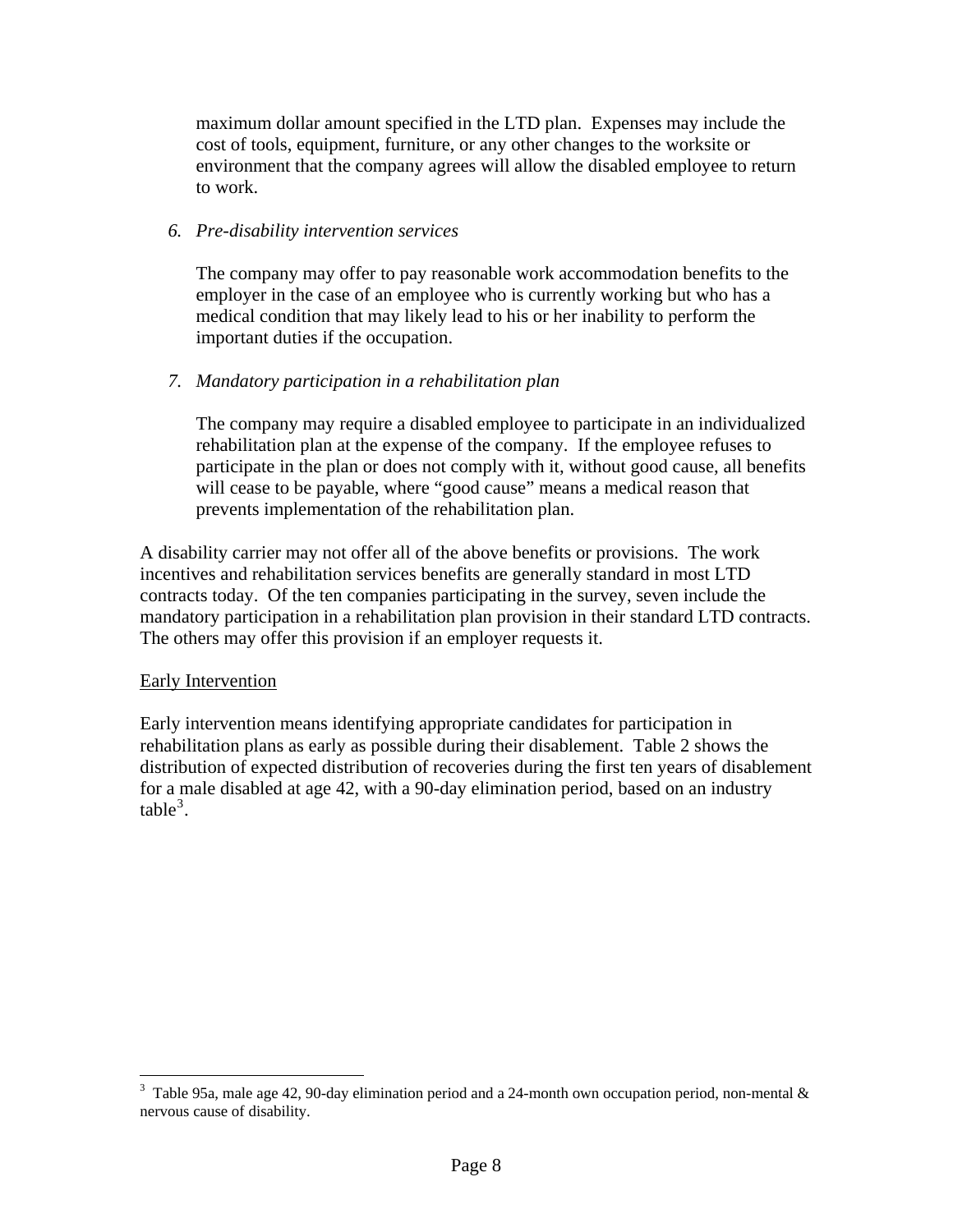| Table 2                                              |              |  |
|------------------------------------------------------|--------------|--|
| Percent of Expected Recoveries in the First 10 Years |              |  |
| By Year of Disablement                               |              |  |
| (90-day Elimination Period)                          |              |  |
| Year of                                              |              |  |
| Disablement                                          | % Recoveries |  |
|                                                      | 66.1%        |  |
| 2                                                    | 14.7%        |  |
| 3                                                    | 6.1%         |  |
| 4                                                    | 4.8%         |  |
| 5                                                    | 3.5%         |  |
| 6                                                    | 2.1%         |  |
|                                                      | 1.0%         |  |
| 8                                                    | 0.7%         |  |
| 9                                                    | $0.6\%$      |  |
| 10                                                   | $0.5\%$      |  |
| Total                                                | 100.0%       |  |

Given the very high percentage of expected recoveries occurring in the first year of disablement, identification of potential candidates early in the disablement is a critical factor to achieving a successful rehabilitation.

RTW and rehabilitation staff members work with the disability benefit specialists to identify candidates for whom participation in a rehabilitation plan will increase the likelihood that they can return to work. At that time, the disabled employee, the employer, and the attending physician are brought into the discussion to develop an individualized plan for the employee. In LTD plans where the disability carriers also provide the STD plans, the early intervention process may begin while STD benefits are payable.

## Employer Partnerships

The employer's willingness to participate in a disabled employee's rehabilitation plan is a crucial factor in achieving a successful return to work. For the four participating disability carriers who were able to provide the necessary statistics, 89% of all claimants who returned to work returned to their own employer while the other 11% went to a new employer.

Disability carriers face a wide range of cooperation among employers. Some are more than willing to bring back disabled employees and make the necessary accommodations, while other employers are only interested if the employee can return on a full-time basis. The level of employer partnership also depends on the nature of the work and the ability of employers to support rehabilitation or part-time solutions. Of course, employers must be cognizant of the requirements related to disabled employees from the Americans with Disabilities Act (ADA) and Family and Medical Leave Act (FMLA).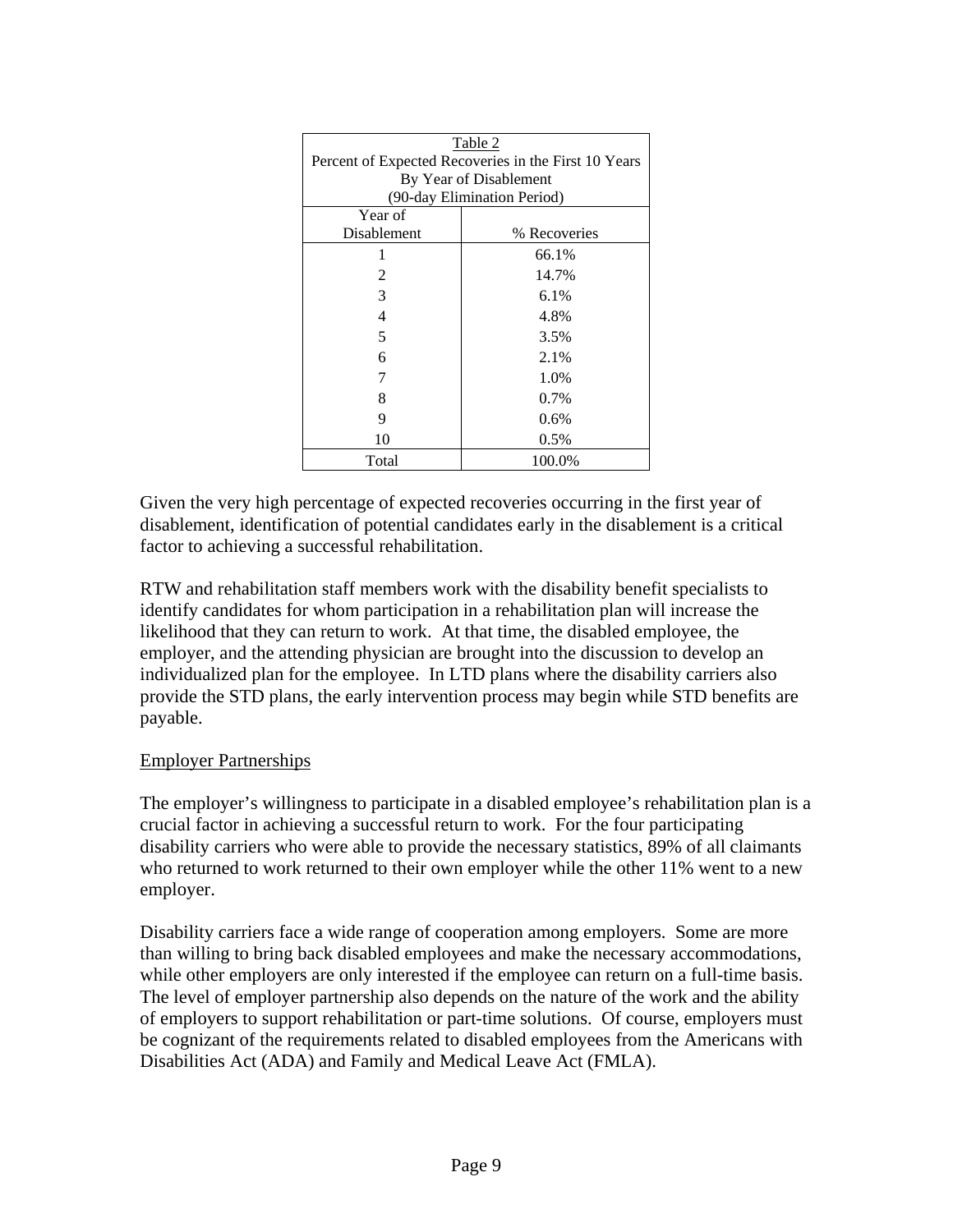The RTW and rehabilitation staffs of disability carriers spend considerable effort in educating employers on the benefits of bringing disabled employees back. One of the carriers participating in the survey indicated that they educate all new employers with over 1000 covered employees even before a disability occurs. As a result, employers understand the carrier's philosophy with respect to rehabilitation and RTW and the employer's expected role.

## **Relative Effectiveness of Aspects of RTW and Rehabilitation Programs**

Disability carriers participating in the survey were asked to rank the relative effectiveness of various tools comprising rehabilitation and RTW programs. The ranking was from 1 to 6 with 1 representing the most effective tool and 6 the least effective. Table 3 shows the listing of each of the six tools and the average rank given to it.

| Table 3<br>Relative Ranking of the Effectiveness of Specific Rehabilitation and RTW Tools<br>$1 = Most Effective; 6 = Least Effective$ |         |  |
|----------------------------------------------------------------------------------------------------------------------------------------|---------|--|
|                                                                                                                                        | Average |  |
| Rehabilitation and RTW Tool                                                                                                            | Ranking |  |
| Development of employee specific RTW plans                                                                                             | 2.0     |  |
| LTD plan design with provisions supporting rehabilitation and RTW                                                                      | 2.5     |  |
| Early intervention                                                                                                                     | 2.8     |  |
| Medical case management                                                                                                                | 3.6     |  |
| Mandatory rehabilitation provision                                                                                                     | 4.1     |  |

The development of employee-specific RTW plans is considered the most important on average. Plan development involves the teamwork of the disability benefit specialist managing the claim, the rehabilitation and RTW staff members and vendors, the employer, and the claimant's attending physician. With respect to overall effectiveness, development of employee specific RTW plans was followed by supportive LTD plan designs and early intervention.

The least important tool, on average, was the mandatory rehabilitation provision. Many of the representatives from the participating companies pointed out that a successful rehabilitation and RTW depends heavily on the motivation of the disabled employee to return to work. If that motivation is not present, the disabled employee will find some way not to cooperate with the specific plan developed for him or her, in spite of the existence of a mandatory rehabilitation provision.

On the other hand, several company representatives indicated that it was their experience that the mandatory rehabilitation provision could be very effective if used correctly. Once a well-thought out rehabilitation plan exists, the company lays the groundwork by explaining its expectations for the employee upfront. Benefit reduction occurs only after a stated number of instances of non-compliance with the program.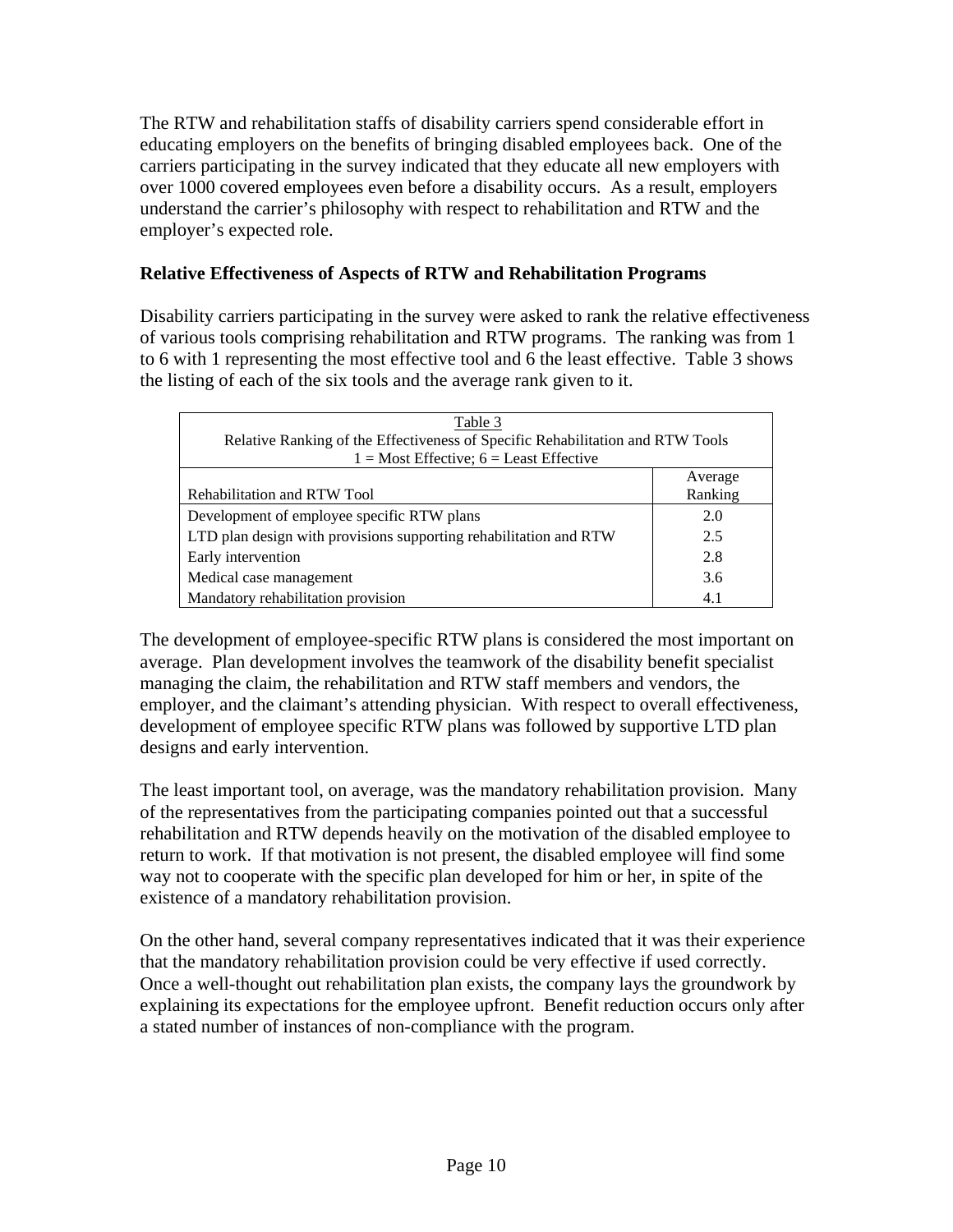## **Conclusions**

Group LTD carriers have invested significant resources and developed a variety of tools to provide rehabilitation services to disability claimants and to assist their return to work. The rehabilitation and RTW programs of all ten participating companies shared essentially the same key components, e.g., rehabilitation and vocational counselors and services, the use of external vendors, supporting contractual policy provisions, early intervention and the employer partnerships.

To achieve effective results, a carrier's dedicated and trained rehabilitation staff must work closely with the claimant, the attending physician, external vendors, and the employer. As a result of these efforts, many disabled employees have been able to return to productive positions in the work force.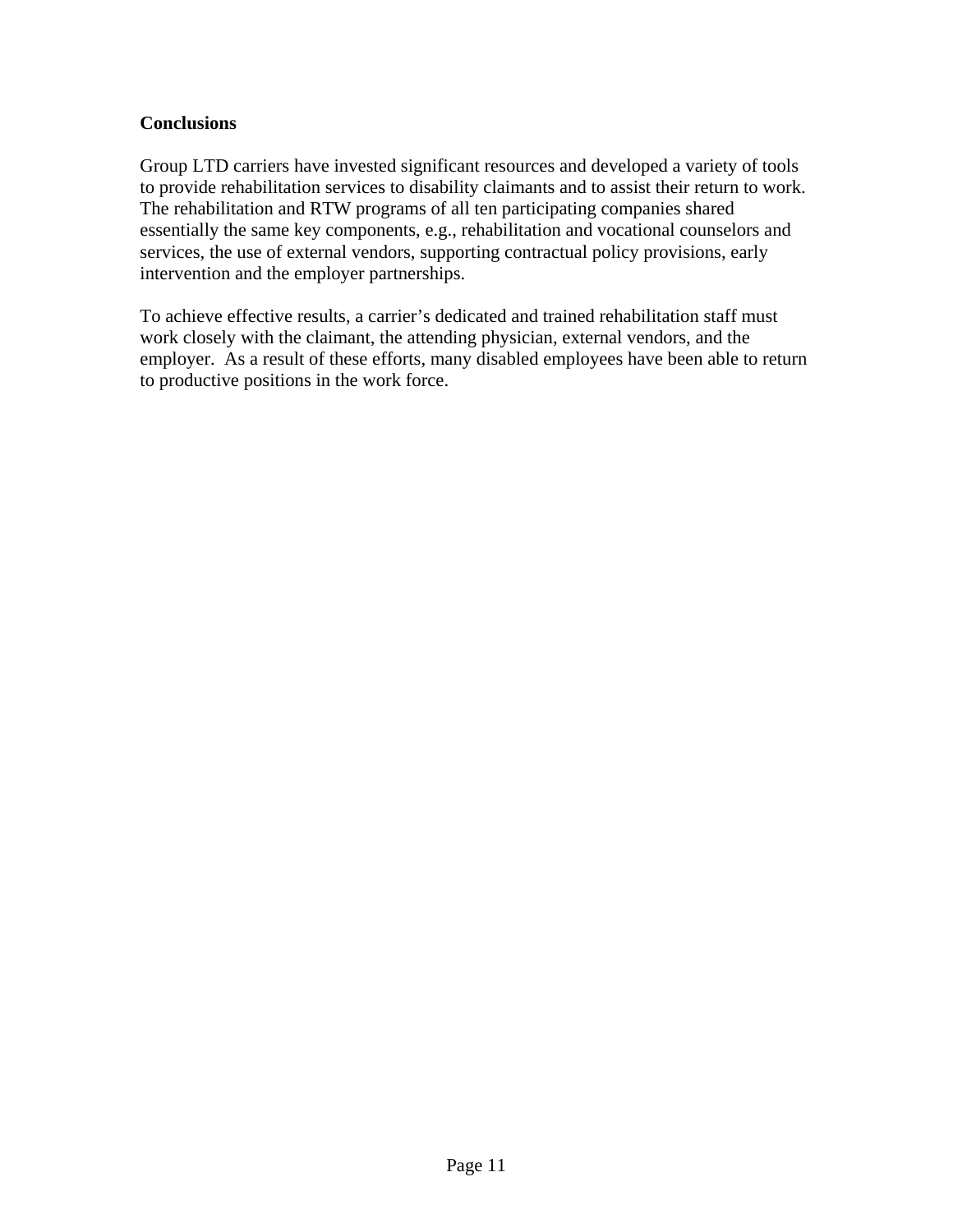# Appendix A

Participating Group LTD Carriers:

- Aetna
- Assurant
- CIGNA
- Guardian
- Lincoln Financial
- Mutual of Omaha
- Principal Financial
- Prudential
- Standard
- Unum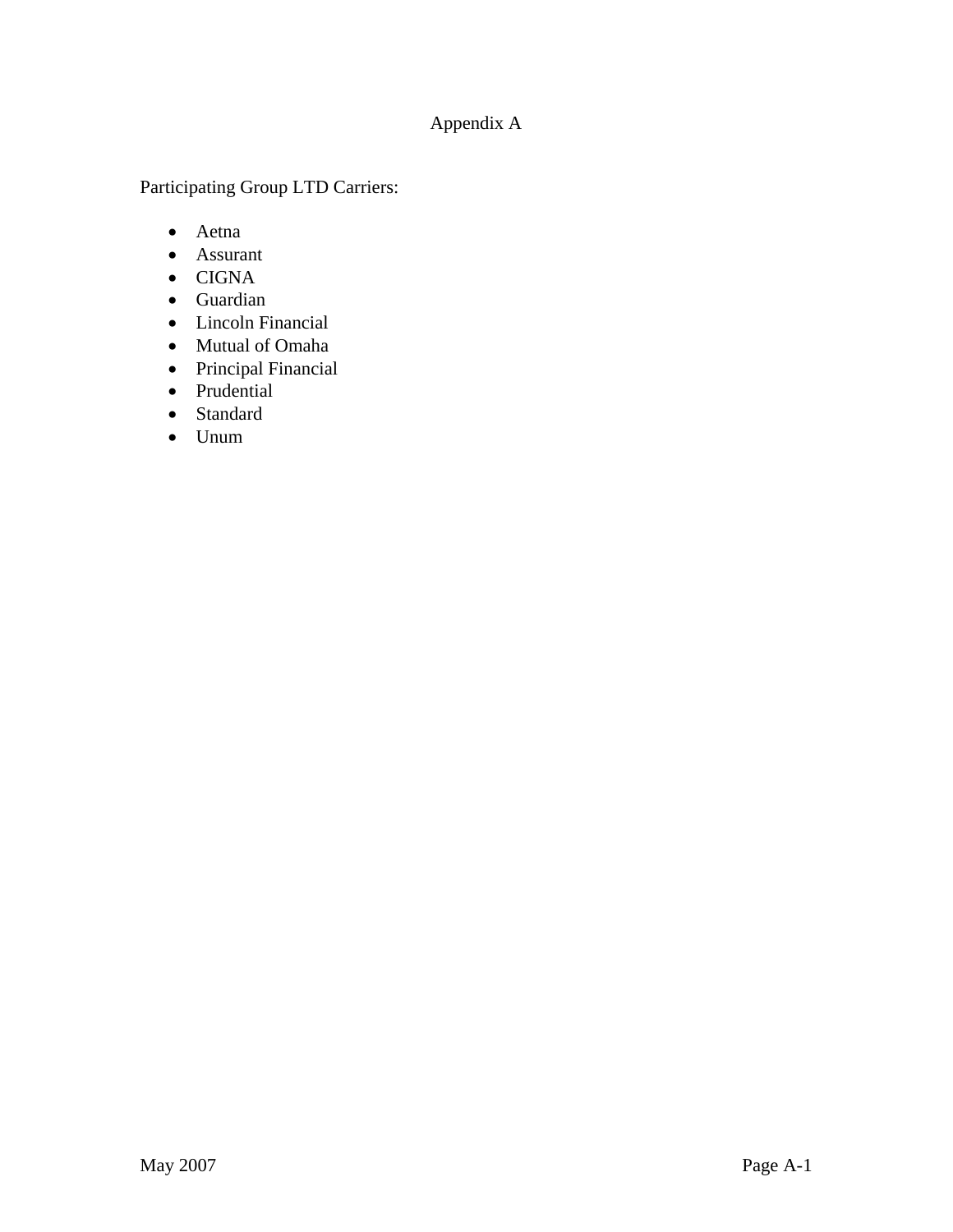#### Appendix B

Examples of Successful Return to Work:

These examples illustrate how the rehabilitation and RTW programs of private disability insurers can serve the best interests of employees and employers as well as insurers – and why they have become a key component of effective disability claims management programs.

- 1. A foreman in a large factory developed severe arthritis in his legs, which prevented him from walking the long distances around the factory needed to perform his work. The disability carrier purchased an electronic cart to give the employee the mobility he needed around the factory. With the employer's agreement, the claimant was able to resume his foreman duties.
- 2. A highly paid professional in an educational setting had coronary by-pass surgery. Following surgery, the employee was reluctant to return to work although his medical condition allowed it. From discussions with the attending physician, the carrier identified that the claimant had a developed fear of doing anything strenuous that might endanger his health. With agreement from the attending physician, the disability carrier introduced the claimant to a psychologist who helped the claimant address these fears. Subsequently, a RTW plan was developed whereby the claimant returned to work initially for a few hours a day, gradually increasing to full-time.
- 3. A manager was going blind from a medical condition. Although reasonable accommodations were being made by the employer to assist the employee, she was ultimately unable to perform her duties. A nurse rehabilitation specialist interviewed the employee, employer, and the attending physician. Through her research, the nurse was able to identify a new surgery by which the employee could regain her sight. Following this surgery, the employee was able to return to work full-time.
- 4. An engineer had a heart and lung transplant. The disability carrier worked closely with the attending physician and the employer. A gradual RTW schedule was developed. Initially the employee was able to work out of his home. In six months, the employee had returned to work full time.
- 5. A customer service representative for a medical laboratory lost the use of her arms and legs as a result of a blood infection. The rehabilitation specialist for the disability carrier worked with the claimant to use prosthetic limbs, and a rehabilitation engineer performed an ergonomic evaluation to bring the demands of the job within the physical capability of the employee. The disability carrier paid for the physical therapy and counseling and the employee returned work at her occupation after one year.